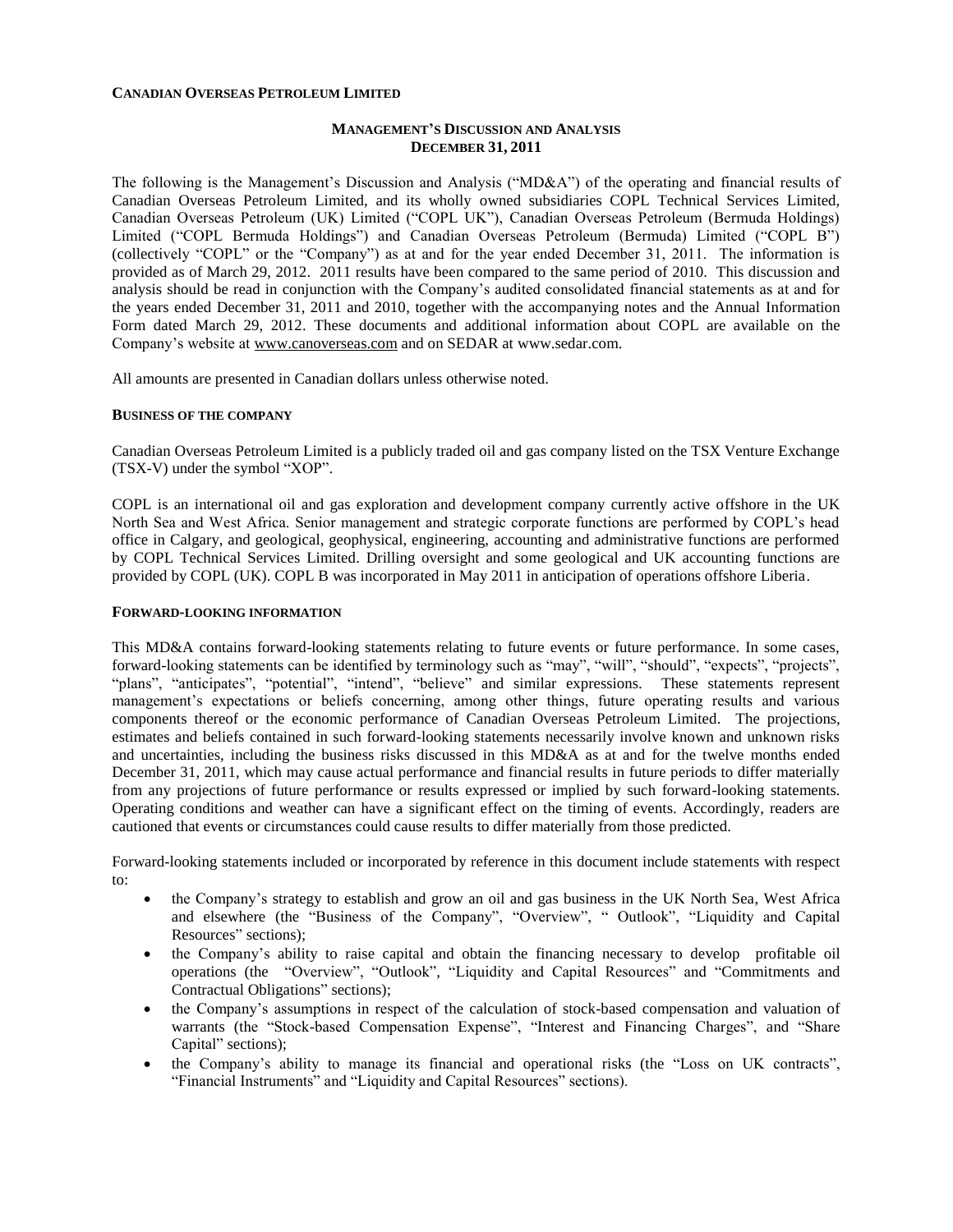#### **FORWARD-LOOKING INFORMATION (CONTINUED)**

The Company's actual results may differ materially from those anticipated in these forward-looking statements as a result of the following risk factors:

- failure to complete agreements by which COPL will acquire interest in prospective properties; in particular, failure to obtain necessary licenses, including approvals from the National Oil Company of Liberia ("NOCAL") and Government of Liberia;
- the uncertainty of realizing anticipated benefits from existing transactions, including uncertainty regarding reserve estimates;
- uncertainties regarding an outcome of a dispute with UK partner;
- industry conditions: in particular, volatility in oil prices, the availability of drilling and production equipment, and changes in capital and operating costs;
- risks inherent to offshore operations and subsea development, including but not limited to drilling hazards, environmental damage, health and safety, unexpected geological and technical problems, extreme weather conditions, insufficient storage and transportation capacity;
- competition for drilling rigs, subsea equipment, professional services and skilled personnel;
- fluctuations in foreign exchange and interest rates;
- volatility and competition in the capital and debt markets, which causes uncertainty that adequate financing will be available to the Company on acceptable terms;
- governmental regulations in respect of the oil and gas industry, including environmental regulations, corporate income tax regime, consents and approvals necessary for offshore operations, and decommissioning liabilities;
- risks associated with being a non-operator, including dependence on the operator's skills to keep costs and timetables within budget and dependence on the operator's industry preferences, choices and priorities (which may not be in line with the Company's);
- general economic conditions in areas of operation and globally.

For the purpose of forward-looking statements included or incorporated by reference in this MD&A, the Company has made assumptions regarding:

- general economic conditions and financial markets, including costs of raising capital and cost of debt;
- the availability of financing on acceptable terms;
- the availability of interests in oil and natural gas properties;
- the energy market and future oil prices;
- the availability of drilling, development and production equipment and respective professional services and skilled personnel;
- current technology and future costs of equipment and operation for offshore oil production;
- governmental consents and environmental and tax laws;
- future exchange rates and interest rates;
- cooperation with partners and field operators.

The above summary of major risks and assumptions, related to forward-looking statements included or incorporated by reference in this MD&A has been provided for readers to gain a more complete perspective on COPL's future operations. However, readers should be cautioned that the above list of factors is not exhaustive and that this information may not be appropriate for other purposes. Forward-looking statements included or incorporated by reference in this MD&A are valid only as at the date of this MD&A, and the Company does not intend to update or revise these forward-looking statements except as required by applicable securities laws. The forward-looking statements contained in this MD&A are expressly qualified by this cautionary statement.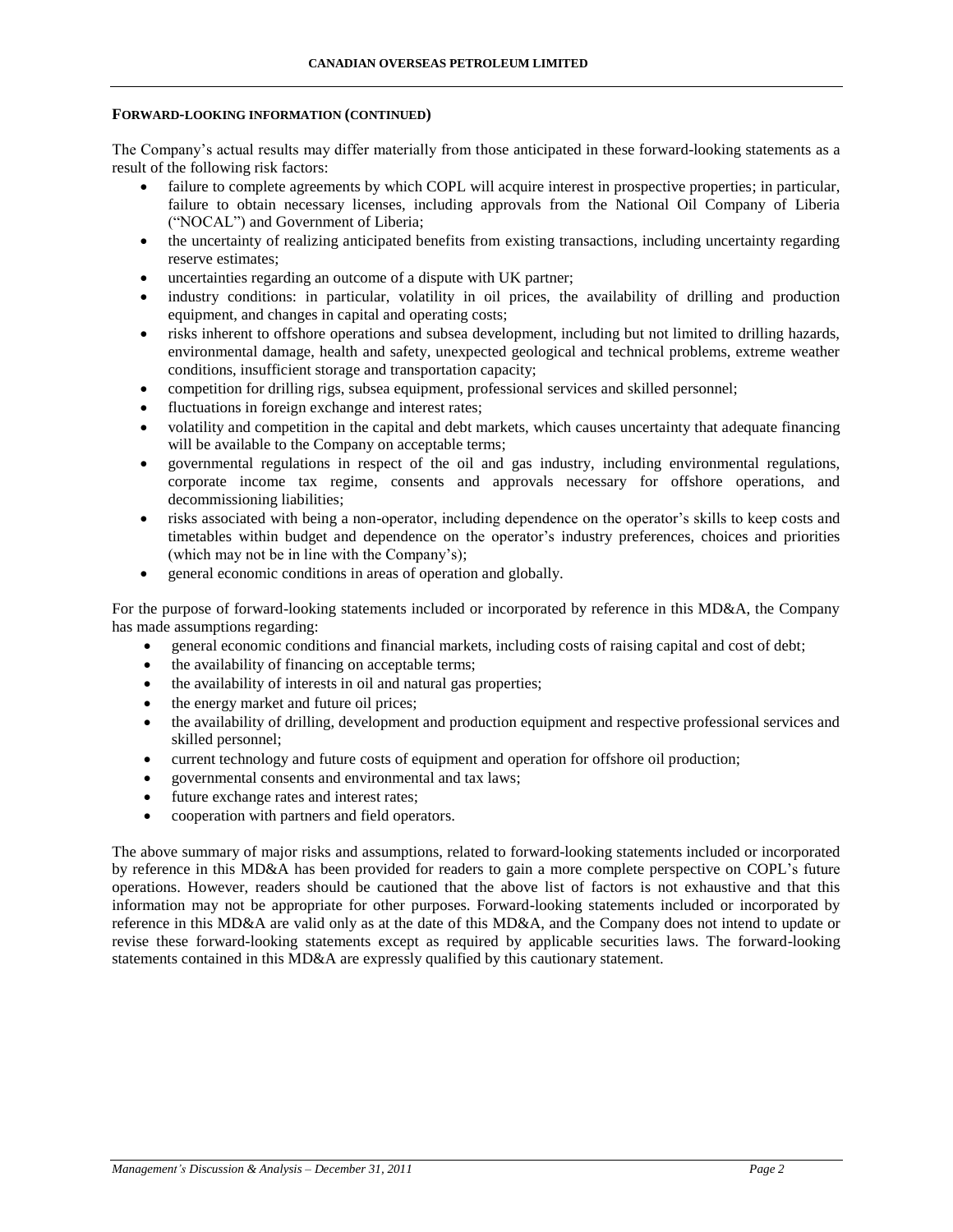## **OVERVIEW \***

In 2011, the Company made progress as a junior oil and gas company and commenced its offshore exploration drilling in the UK North Sea.

In December 2010, COPL raised \$130 million in an equity offering that was held in escrow until agreements were signed for a number of blocks in the UK North Sea. A portion of the escrowed funds was released in December 2010 after earn-in agreements were signed for the Bluebell and Fulla/Freya prospects in the UK North Sea.

On February 22, 2011, the second release condition under the public offering was met as the Company signed an earn-in agreement in respect of Block 23/21 Rest of Block Shallow ("RoB') and Block 22/15 in the UK North Sea. Accordingly, 182,000,000 Subscription Receipts were converted into 182,000,000 Common Shares and 91,000,000 Warrants, and funds of approximately \$85.5 million were released to the Company, representing the net proceeds of the balance of the offering after payment of agent's commissions and expenses.

In April 2011, COPL UK opened an office in Aberdeen, Scotland with two employees (including a drilling manager) to facilitate the Company's day-to-day operations in the UK. In July 2011, a geophysics manager joined the COPL UK team on a full time basis.

## *Fulla/Freya Prospect - UK*

In January 2011, further to a farm-in agreement, the DECC consented to transferring 50% of the equity interest for the Freya and Fulla prospects in Blocks 206/5a and 206/10 to COPL UK.

In July and August 2011, the Company drilled an exploration well and made an oil discovery at the Fulla exploration prospect in Block 206/5a in the West of Shetlands region of the UK Atlantic Margin. The well encountered a gross oil column of 133 feet that contained a net oil column estimated at 45 feet. The average porosity was estimated to be 21% in the gross reservoir. COPL and Faroe Petroleum plc, the operator are discussing options that include also the Freya discovery made in 1980, which is located in the adjoining Block 206/10a.

# *Projects with BG - UK*

On February 22, 2011, the Company signed an Earn-in Agreement with BG International Limited ("BG") in respect of Block 23/21 RoB, which contains the Newt, Lower Toad and West Columbus exploration prospects and Upper Toad discovery, and Block 22/15, which contains the Banks discovery and the Esperanza exploration prospect.

On June 7, 2011, the Company (via its Bermuda subsidiary, COPL B) signed a Sale and Purchase Agreement ("SPA") with BG in respect of Blocks 23/21 and 22/15 which replaced the Earn-in Agreement. Per the SPA, the Company would acquire the right to purchase:

- $\bullet$  a 50% equity interest in the entire Block 22/15 (including the Banks discovery) by paying an amount equal to 75% of the costs to drill the Esperanza test well and an additional US\$15.0 million within 120 days of rig release from Esperanza; and
- a 41.67% equity interest in each of the Lower Toad, Newt and West Columbus exploration prospects by paying consideration equal to 62.5% of the total drilling costs of test wells in each of these prospects. Subject to certain success parameters, COPL would then have the right to acquire a 41.67% equity interest in the Upper Toad discovery by paying consideration equal to 62.5% of the total drilling costs of the Upper Toad test well.

At the time of signing the SPA, the Company's funds of approximately \$50.0 million (GBP 32.1 million) were kept in an escrow account with BG to cover COPL's purchase consideration (estimated based on drilling costs but excluding testing costs) as all four wells were expected to be drilled in 2011, with the Esperanza project scheduled in August 2011. Drilling operations commenced at the Esperanza prospect in Block 22/15 in October 2011 and the drilling of three wells in Block 23/21 RoB was postponed by BG until the second quarter of 2012.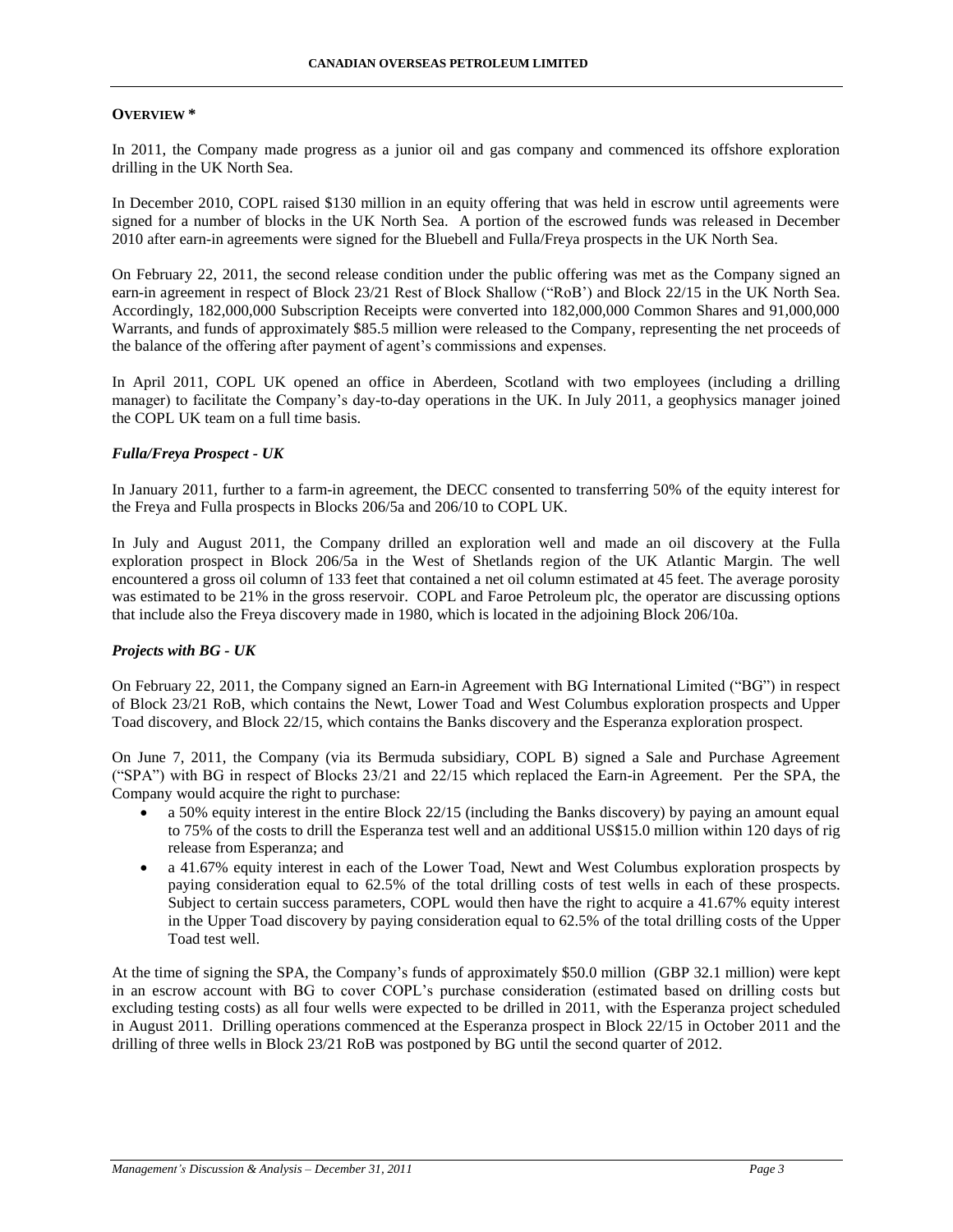## **OVERVIEW \* (CONTINUED)**

## *Projects with BG – UK (continued)*

In November 2011, an oil discovery was made at Esperanza. The 22/15-4 well, operated by BG, was drilled by the Ocean Nomad semi-submersible drilling rig to a total depth of 9,427 feet. A reservoir section was encountered in the Paleocene Forties sand at a depth of 8,677 feet, and a minimum total of 52 feet of net pay from a minimum gross section of 73 feet was penetrated by this well. Data obtained from well logs, coring and wireline pressure measurements indicated that the reservoir fluid is light gravity oil. Oil samples were also successfully extracted from the wireline downhole sampler. BG and the Company decided to proceed with drill-stem testing which was completed on December 21, 2011. The well drilling and testing took considerably longer (82 days compared to 50 days as initially planned), resulting in a significant cost overrun.

Under the agreement with BG, there was a requirement to deposit funds into escrow with BG to cover purchase consideration in respect of testing and cost overruns of the Esperanza well. The Company did not make the deposit but did engage in a discussion with BG on alternatives. On January 4, 2012, a Supplemental Agreement was signed with BG wherein, among other things, BG agreed not to serve a default notice but the deposit amount was increased to \$50 million and was required by January 31, 2012. Considering a number of factors, including the state of the capital markets, the dilutive effect on the current and prospective assets values per share, the costs overruns on the Esperanza well, the delay in drilling of three wells in Block 23/21, the funds already in escrow (GBP 30.4 million as at December 31, 2011) being more than sufficient to cover all the BG's out-of-pocket costs, restrictions imposed by BG and other reasons, the Company was not in a position to deposit the funds requested by BG. During the period subsequent to the drilling of Esperanza well, the Company and its financial advisors continued to communicate with BG and proposed a number of alternative options to top up the escrow account with BG over a period of time rather than immediately. All these proposals were rejected by BG. The purchase consideration for the Esperanza project of approximately \$33.2 million (GBP 21 million) was released from escrow to BG on January 31, 2012 and a formal SPA termination notice was provided to COPL on February 13, 2012.

As a result, while reviewing its legal alternatives, the Company has recognized a loss on the contract with BG in the amount of \$37.9 million (GBP 23.9 million) as at December 31, 2011. This represents the cost of drilling and testing at Esperanza as well as site survey costs and well planning costs for Newt, Lower Toad, Upper Toad and West Columbus (as disclosed in details in the "Loss on UK contracts" section).

As at the date of filling this MD&A, there is still approximately GBP 10.0 million (\$15.8 million) in the escrow account with BG. The amount is in dispute as both the Company and BG are claiming rights to this amount and as such, it will not be released by the escrow agent to either party without both parties' consent or a court order.

The Company believes that given all payments and obligations for drilling and testing the Esperanza well have been made by COPL, it retains all its rights in Block 22/15 and is currently assessing its legal status vis a vis the termination notice and required additional payment of US\$ 15.0 million (due on April 21, 2012) to complete the acquisition of the 50% interest in Block 22/15.

#### *Block 23/21 – farm-in with SSE*

Also on June 7, 2011, the Company entered into an Earn-in Agreement with SSE E&P UK Limited ("SSE") pursuant to which COPL would pay 100% of SSE's 16.67% share of the total drilling costs in the Lower Toad, Newt and West Columbus exploration prospects to earn an 8.33% working interest in such prospects. Under certain conditions, COPL would have the same earn-in terms with SSE for the Upper Toad appraisal prospect.

Due to termination of the SPA agreement with BG, the anticipated exploration wells in Block 23/21 RoB will not be drilled. Accordingly, a respective termination agreement of the Earn-in Agreement (currently in preparation) will be signed by both parties.

The funds remaining in escrow with SSE of approximately GBP 5.0 million (\$7.9 million) are expected be returned to the Company further to provisions of the termination agreement.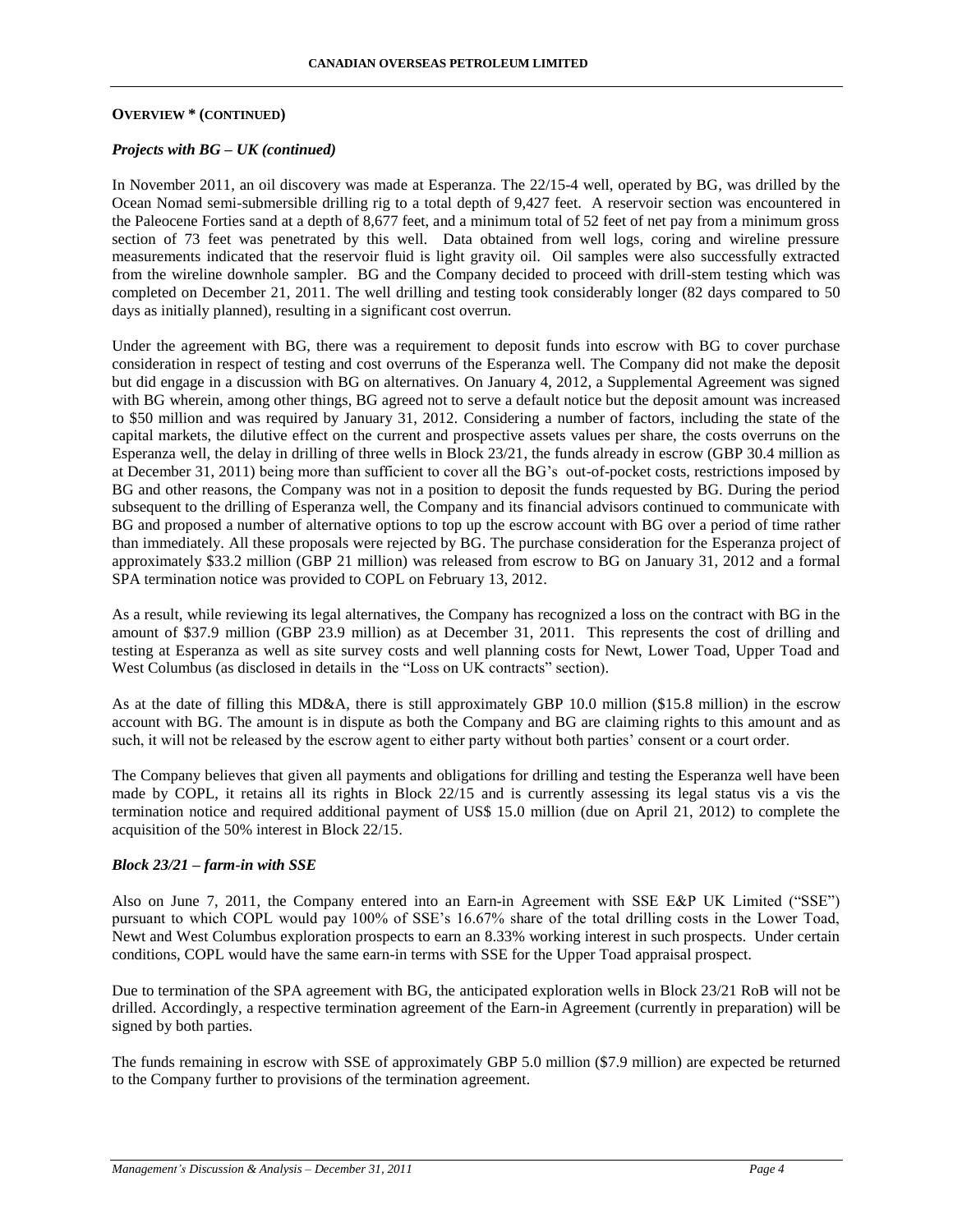#### **OVERVIEW \* (CONTINUED)**

## *Bluebell Prospect - UK*

Further to an earn-in agreement signed in December 2010, the Company will pay 66.67% of the Bluebell exploration well's drilling costs to earn a 40% interest in Blocks 15/24c and 15/25f. Drilling of the Bluebell well (initially scheduled for August 2011 and then November 2011) commenced in February 2012 and it was plugged and abandoned in March 2012 as it did not encounter any commercial volumes of hydrocarbons. The well, operated by Premier Oil plc, was originally estimated to take approximately 30 days to drill but because of favourable weather and drilling conditions, the time was significantly shorter, thus resulting in lower than budgeted costs.

## *Liberia prospect*

On May 18, 2011, the Company (via its Bermuda subsidiary, COPL B) signed a Sale and Purchase Agreement ("SPA") with Peppercoast Petroleum plc ("Peppercoast") to acquire a 100% interest in Block LB-13 offshore Liberia for a total sum of US\$85.0 million (approximately \$86.4 million) payable in cash (to a maximum of US\$50.0 million) and common shares of COPL. The transaction is expected to close in the second quarter of 2012, assuming certain conditions can be satisfied, including obtaining consents from NOCAL and the Government of Liberia.

On November 16, 2011, the Company also signed an Asset Acquisition Agreement with ExxonMobil Exploration and Production Liberia Limited ("ExxonMobil"), a wholly owned subsidiary of the ExxonMobil Corporation, with respect to the onward sale of the interest in Block LB-13 offshore Liberia. Under the terms of the sale, which is subject to the approval of the NOCAL and the Government of Liberia and to the satisfaction or waiver of other closing conditions, ExxonMobil will acquire a 70% interest in the Production Sharing Contract ("PSC") governing Block LB-13 immediately following COPL B's acquisition of a 100% interest from Peppercoast. In return, ExxonMobil will pay COPL B US\$55.0 million and pay COPL B's portion of the first well to be drilled on Block LB-13 to a maximum of US\$36.0 million. If less than US\$36.0 million is spent on COPL B's proportionate cost for the first well, the balance will be applied towards COPL B's costs of a second well if drilled. Additionally, ExxonMobil will pay COPL B's share of joint venture costs estimated at approximately US\$6.0 million up to the completion of the first well. COPL B's equity interest in the PSC (Block) will be 30% upon closing and ExxonMobil will be the PSC's (Block's) designated operator.

Block LB-13 covers an area of approximately 2,400 square kilometres and is adjacent to blocks LB-14 and LB-12 held by a supermajor oil company. Block LB-13 is governed by a PSC with an eight year exploration license that commenced in May 2007 and is divided into three phases, the first phase being four years, the second phase two years and the third phase another two years. The second and third phases of the PSC require the drilling of a well in each phase. The second phase of the PSC commenced on May 23, 2011.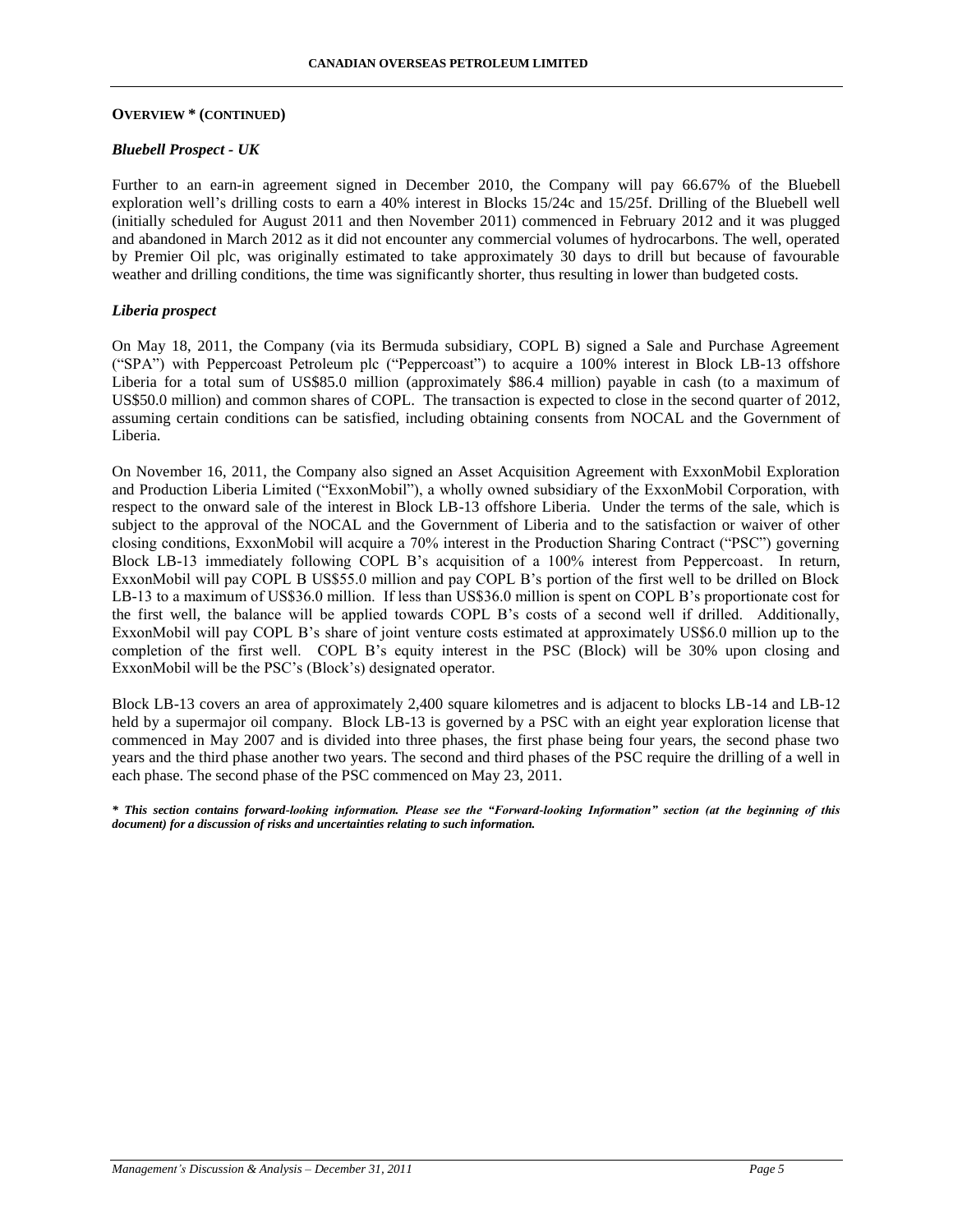## **FINANCIAL SUMMARY**

In 2011, the Company received net proceeds from equity financing of approximately \$85.3 million as it met the second release condition of the Company's public offering that closed in December 2010. In 2010, the total net proceeds from equity financing amounted to \$44.3 and related to the May 2010 private placement and the December 2010 public offering.

In 2011 the Company formally commenced its exploration activities in the UK North Sea. The total additions to its UK exploration and evaluation assets amounted to \$20.6 million for the year ended December 31, 2011 and related to the Fulla project. The costs related to drilling and testing the Esperanza well plus certain costs in respect of Block 23/21 RoB in total of \$37.9 million were recognized as a loss on UK contracts as the respective SPA with BG was terminated in February 2012. The 2011 costs related to the Bluebell prospect of approximately \$1.7 million were recorded as exploration expenses as the Bluebell well drilled in March 2012 was not successful. Also in 2011, as part of the proposed acquisition in Liberia, the Company made a deposit of US\$15.0 million (approximately \$14.5 million at the time of payment and approximately \$15.3 million as at December 31, 2011) for 3D seismic of Block LB-13, which is recognized as a long term deposit until the completion of the proposed transaction.

The Company's administrative costs were higher in 2011 than in 2010 due to an increase in the Company's activities. Administrative costs amounted to \$8.4 million in 2011 compared to \$5.6 million in 2010. A stock-based compensation expense of \$4.8 million for stock options granted was recognized in 2011, compared to \$3.2 million recognized in 2010. Pre-license costs related to the Liberia project amounted to \$1.7 million in 2011; there were no such expenses in 2010. The Company recognized interest income of \$0.6 million for 2011, compared to a nominal \$17,000 for 2010. There was \$40,000 in interest expenses for 2011, compared to \$0.5 million interest and financing charges recognized in 2010. A foreign exchange gain of \$0.3 million was recorded in 2011, compared to a nominal \$39,000 foreign exchange loss recorded in 2010. As a result, the Company's loss amounted to \$53.4 million for the year ended December 31, 2011, compared to a loss of \$9.3 million for 2010.

As at December 31, 2011, the Company's cash and cash equivalents amounted to \$71.9 million and included \$67.7 million of cash held in escrow accounts with farm-in partners, restricted for use on specific exploration projects in accordance with escrow agreements.

Cash used in investing activities of \$32.9 million for the year ended December 31, 2011, related mainly to the additions to explorations assets and the deposit for seismic data, compared to immaterial interest income in 2010. Cash used in operating activities amounted to \$16.8 million for the year ended December 31, 2011, compared to \$6.2 million for 2010.

# **OUTLOOK \***

The Company's current strategy is to establish and grow its oil and gas business by farming into and/or acquiring interests in unappraised and/or undeveloped assets.

The Company's short-term operations will focus on:

- completing the SPA in respect of the 100% interest in the offshore Block LB-13 in Liberia and sale of a 70% interest in this block (as discussed in the "Overview" section);
- working toward resolving the dispute with BG (over funds in escrow and interest in the Esperanza discovery);
- continuing to explore options for additional property deals in the UK North Sea; and
- evaluating opportunities in West Africa and elsewhere.

Currently, the Company does not have material cash inflows and/or adequate financing to develop profitable operations. The Company is pursuing exploration projects that, if successful, will require substantial additional financing before they are able to generate positive cash flows. Accordingly, the Company's continued successful operation is dependent on its ability to obtain additional financing. No assurance can be provided that the Company will raise the required levels of financing.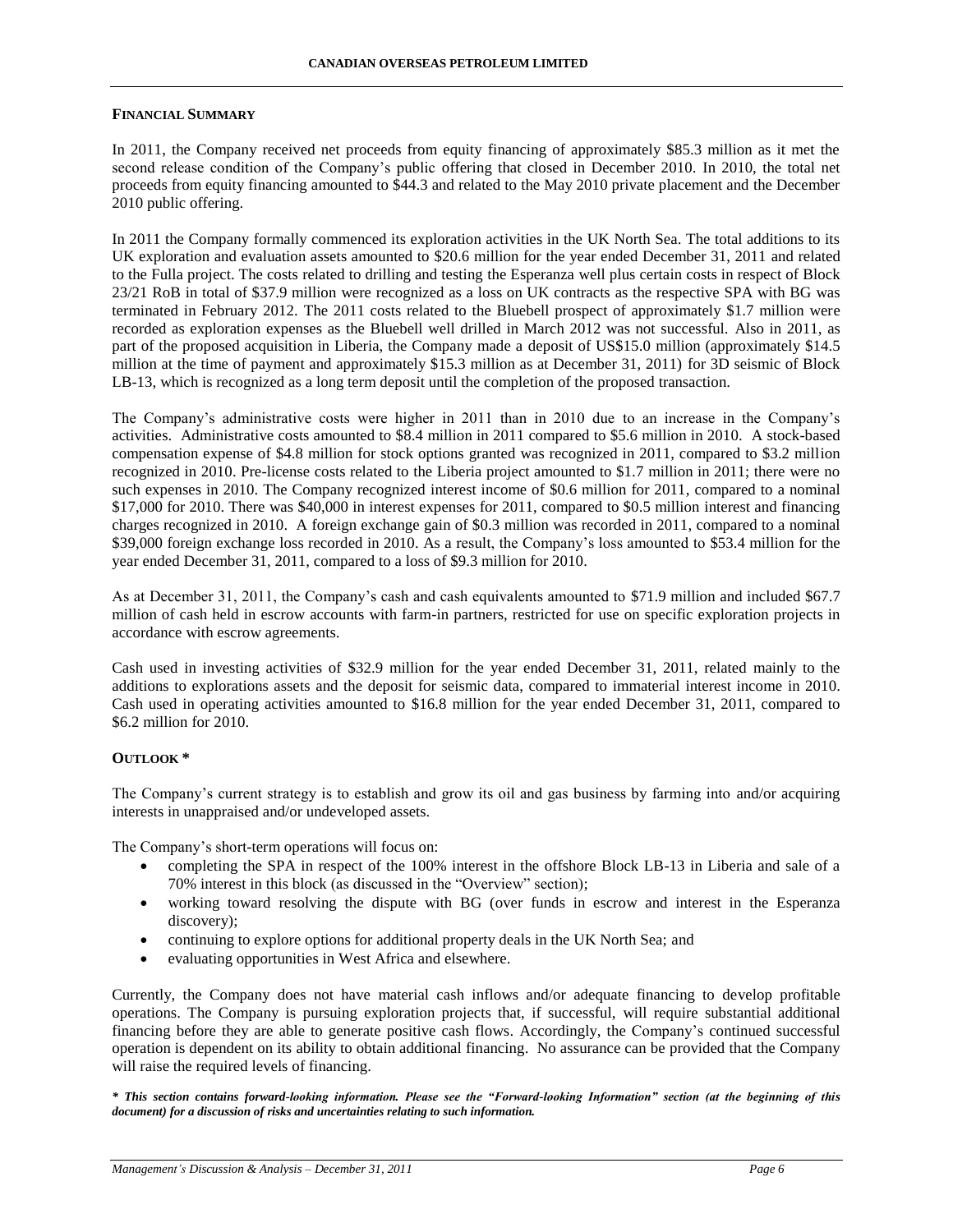## **SELECTED ANNUAL INFORMATION**

## **NET INCOME AND CASH FLOWS FROM OPERATING ACTIVITIES**

The following table summarizes the Company's financial results for the years ended December 31, 2011, 2010 and 2009:

| (\$ 000's) except per share       | 2011        | 2010        | 2009        |
|-----------------------------------|-------------|-------------|-------------|
| Services to third parties         | \$<br>189   | \$<br>6     | \$<br>5     |
| Administrative expenses           | 8,413       | 5,590       | \$<br>2,420 |
| Stock-based compensation          | 4,796       | 3,243       | 785         |
| Loss on UK contracts              | 37,926      |             |             |
| <b>Exploration</b> expenses       | 1,657       |             |             |
| Pre-license costs                 | 1,694       |             |             |
| Interest income                   | 593         | 17          | 34          |
| Foreign exchange gain (loss)      | 346         | (39)        | (1)         |
| Loss                              | 53,428      | 9,321       | 3,190       |
| Per share loss                    | \$<br>0.21  | \$<br>0.32  | \$<br>0.20  |
| Cash used in operating activities | 16,764      | \$<br>6,221 | 1,930       |
| Outstanding common shares at      |             |             |             |
| December 31                       | 284,016,939 | 101,965,939 | 16,652,222  |
| Weighted average - basic          | 257,332,284 | 29.290.398  | 16.402.222  |

## **COMPARATIVE FINANCIAL POSITION ITEMS**

The following table summarizes the Company's financial position as at December 31, 2011, December 31, 2010 and January 1, 2010:

| $(S 000's)$ except per share       | December 31,<br>2011 | December 31,<br>2010 | January 1,<br>2010 |
|------------------------------------|----------------------|----------------------|--------------------|
| Cash and cash equivalents          | 71,924<br>S          | 37,403<br>\$.        | \$<br>1,439        |
| Current assets                     | 72,533               | 37,508               | 1,791              |
| Exploration and evaluation assets  | 20,594               |                      |                    |
| Deposit for seismic data           | 15,255               |                      |                    |
| Provision for loss on UK contracts | 32,641               |                      |                    |
| Bridge Loan                        |                      |                      | 1.802              |
| <b>Current liabilities</b>         | 35,048               | 989                  | 3,703              |
| Share capital                      | 100,768              | 41.833               | 8,063              |
| Shareholders' equity (deficiency)  | 73,604<br>\$         | 36.621               | (1,772)            |

The significant increase in cash and share capital in 2011 reflects the closing of the public offering in December 2010, with the respective funds released to the Company in December 2010 of approximately \$36.6 million and in February 2011 of approximately \$85.3 million.

Additions to exploration and evaluation assets of \$20.6 million for the year ended December 31, 2011, related to the Company's exploration project in the UK North Sea, carried out with a UK partner on a non-operated basis. The deposit for seismic data relates to the potential acquisition of Liberian Block LB-13.

The Company has recognized a loss on UK contracts of \$37.9 million (GBP 23.9 million) which includes a provision for this loss of \$32.6 million for the year ended and as at December 31, 2011 which is discussed further in the "Loss on UK Contracts" section.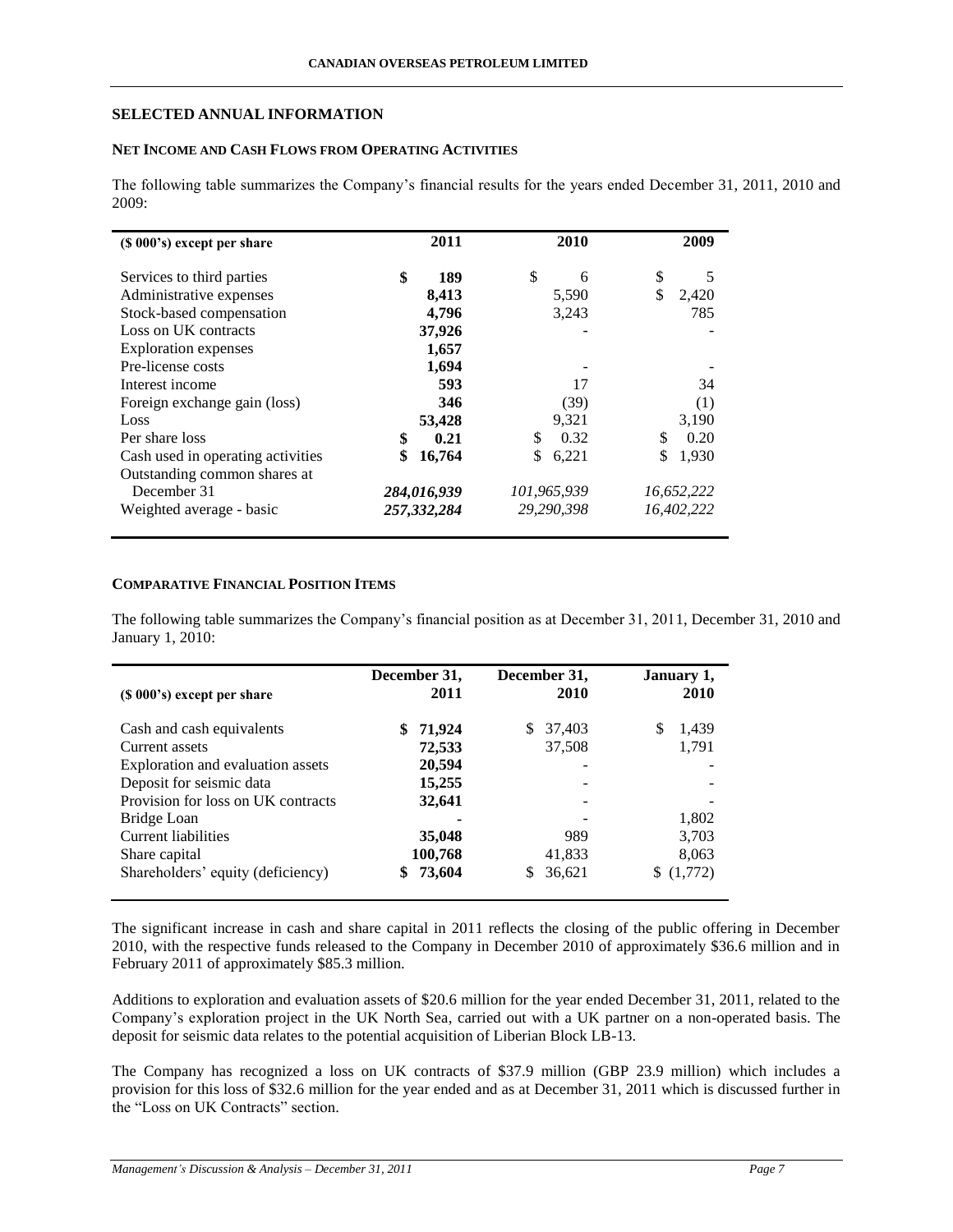## **COMPARATIVE FINANCIAL POSITION ITEMS (CONTINUED)**

On December 11, 2009, the Company signed a Bridge Loan agreement for \$2.0 million with Endeavour Financial Corporation ("Endeavour") to finance the Company's working capital needs. The Bridge Loan was repaid on June 7, 2010, together with \$96,000 of accrued interest.

## **ADDITIONAL DISCLOSURE FOR VENTURE ISSUERS WITHOUT SIGNIFICANT REVENUE**

The Company is a TSX Venture issuer that has not had significant revenue from operations in either of its last two financial years. In accordance with National Instrument 51-102, additional disclosure on material costs is presented below.

| (S 000's)                          | 2011     | 2010    |
|------------------------------------|----------|---------|
| Administrative:                    |          |         |
| Payroll, external directors' fees  |          |         |
| and related costs                  | \$3,319  | \$1,272 |
| Consulting services                | 1,111    | 2,207   |
| Professional services              | 2,783    | 359     |
| Travel expenses                    | 1,160    | 549     |
| Office expenses                    | 992      | 959     |
| Stock exchange and transfer        |          |         |
| agent fees                         | 101      | 152     |
| Other general and administrative   | 385      | 92      |
| Costs allocated to exploration     |          |         |
| projects                           | (1,438)  |         |
| Total administrative               | \$8,413  | \$5,590 |
| Capitalized exploration and        |          |         |
| evaluation costs – UK North Sea    | \$20,594 | \$      |
| Provision for loss on UK contracts | \$32,641 | \$      |
|                                    |          |         |

# **LOSS ON UK CONTRACTS \***

The Company had in place a Sale and Purchase Agreement ("SPA") with BG International Limited ("BG") in respect of Block 23/21 RoB (Newt, Lower Toad, West Columbus and Upper Toad) and Block 22/15 (the Esperanza prospect and Banks discovery). The agreement provided for a certain amount of funds to be kept in an escrow account with BG to cover the purchase consideration, which was dependent on the cost of drilling exploration wells. From October through December 2011, the first well was drilled and tested in the Esperanza prospect in Block 22/15 and although successful, encountered significant cost overruns. As per the SPA, the Company was required to immediately deposit additional funds into the escrow account. The Company did not make the deposit but did engage in a discussion with BG on alternatives. On January 4, 2012, a Supplemental Agreement was signed with BG wherein, among other things, BG agreed not to serve a default notice but the deposit amount was increased to \$50 million and was required by January 31, 2012. Considering a number of factors, including the state of the capital markets, the dilutive effect on the current and prospective assets values per share, the costs overruns on the Esperanza well, the delay in drilling of three wells in Block 23/21, the funds already in escrow (of approximately GBP 30.4 million as at December 31, 2011) being more than sufficient to cover all the BG's out-of-pocket costs, restrictions imposed by BG and other reasons, the Company was not in a position to deposit the funds requested by BG. During the period subsequent to the drilling of Esperanza well, the Company and its financial advisors continued to communicate with BG and proposed a number of alternative options to top up the escrow account with BG over a period of time rather than immediately. All these proposals were rejected by BG. The purchase consideration for the Esperanza project of approximately \$33.2 million (GBP 21 million) was released from escrow to BG on January 31, 2012 and a formal SPA termination notice was provided to COPL on February 13, 2012.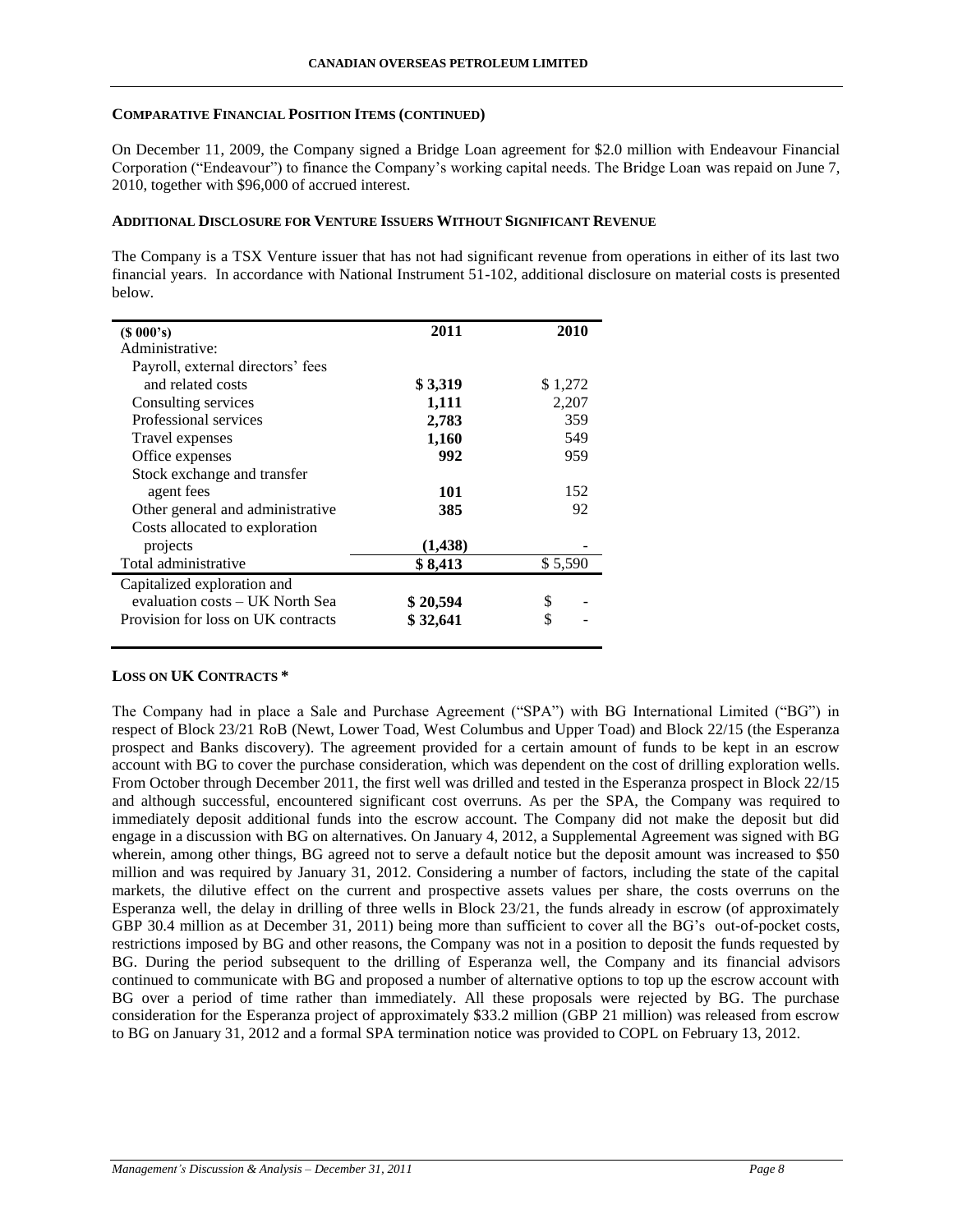#### **LOSS ON UK CONTRACTS \* (CONTINUED)**

In addition, the Company had an Earn-in Agreement with SSE E&P UK Limited ("SSE") pursuant to which COPL would pay 100% of SSE's 16.67% share of the total drilling costs in the Lower Toad, Newt and West Columbus exploration prospects to earn an 8.33% working interest in such prospects. Due to termination of the SPA agreement with BG, the anticipated exploration wells in Block 23/21 RoB are not going to be drilled. Accordingly, a respective termination agreement of the Earn-in Agreement (currently in preparation) will be signed by both parties.

As a result, while reviewing its legal alternatives, the Company has recognized a loss on UK contracts of \$37.9 million (GBP 23.9 million) for the year ended December 31, 2011, which includes all the costs related to agreements with BG and SSE as follows:

|                                                                      |   | <b>Year ended</b><br>December, 31 |
|----------------------------------------------------------------------|---|-----------------------------------|
|                                                                      |   | 2011                              |
| Consideration and costs settled in 2011:                             |   |                                   |
| Payments to BG (site survey costs re Block 23/21 RoB and Esperanza)  | S | 2,738                             |
| Payments to SSE (re: Block 23/21)                                    |   | 492                               |
| COPL's own cost (re Block 23/21 RoB and Esperanza)                   |   | 2,055                             |
|                                                                      |   | 5,285                             |
| Consideration held in escrow as at December 31, 2011:                |   |                                   |
| Payments to BG made in 2012 (well drilling and testing at Esperanza) |   | 32,106                            |
| Payments to SSE made in 2012 (re: Block 23/21)                       |   | 22                                |
| Estimated additional costs in respect of termination                 |   | 513                               |
| <b>Provision for loss on UK contracts</b>                            |   | 32,641                            |
|                                                                      |   |                                   |

|  | <b>Total loss on UK contracts</b> |  | 37.926 |  |
|--|-----------------------------------|--|--------|--|
|--|-----------------------------------|--|--------|--|

As at the date of release of the consolidated financial statements, approximately GBP 10.0 million (\$15.8 million) remain in the escrow account with BG. The amount is in dispute as both the Company and BG are claiming rights to this amount and as such, it will not be released by the escrow agent to either party without both parties' consent or a court order.

*\* This section contains forward-looking information. Please see the "Forward-looking Information" section (at the beginning of this document) for a discussion of risks and uncertainties relating to such information.*

#### **EXPLORATION EXPENSES**

Exploration expenses of \$1.7 million for the year ended December 31, 2011 (\$nil in 2010) relate to the UK prospect of Bluebell for which and an exploration well was drilled in March 2012 and commercial reserves were not discovered.

## **PRE-LICENSE COSTS**

Pre-licence costs of \$1.7 million for the year ended December 31, 2011 (\$nil in 2010) relate to the Liberia project for which anticipated transactions have not been completed yet.

### **ADMINISTRATIVE EXPENSES**

Administrative expenses amounted to \$8.4 million for the year ended December 31, 2011, compared to \$5.6 million for 2010. The increase in expenditures reflects the increase in the Company's size and activities in 2011.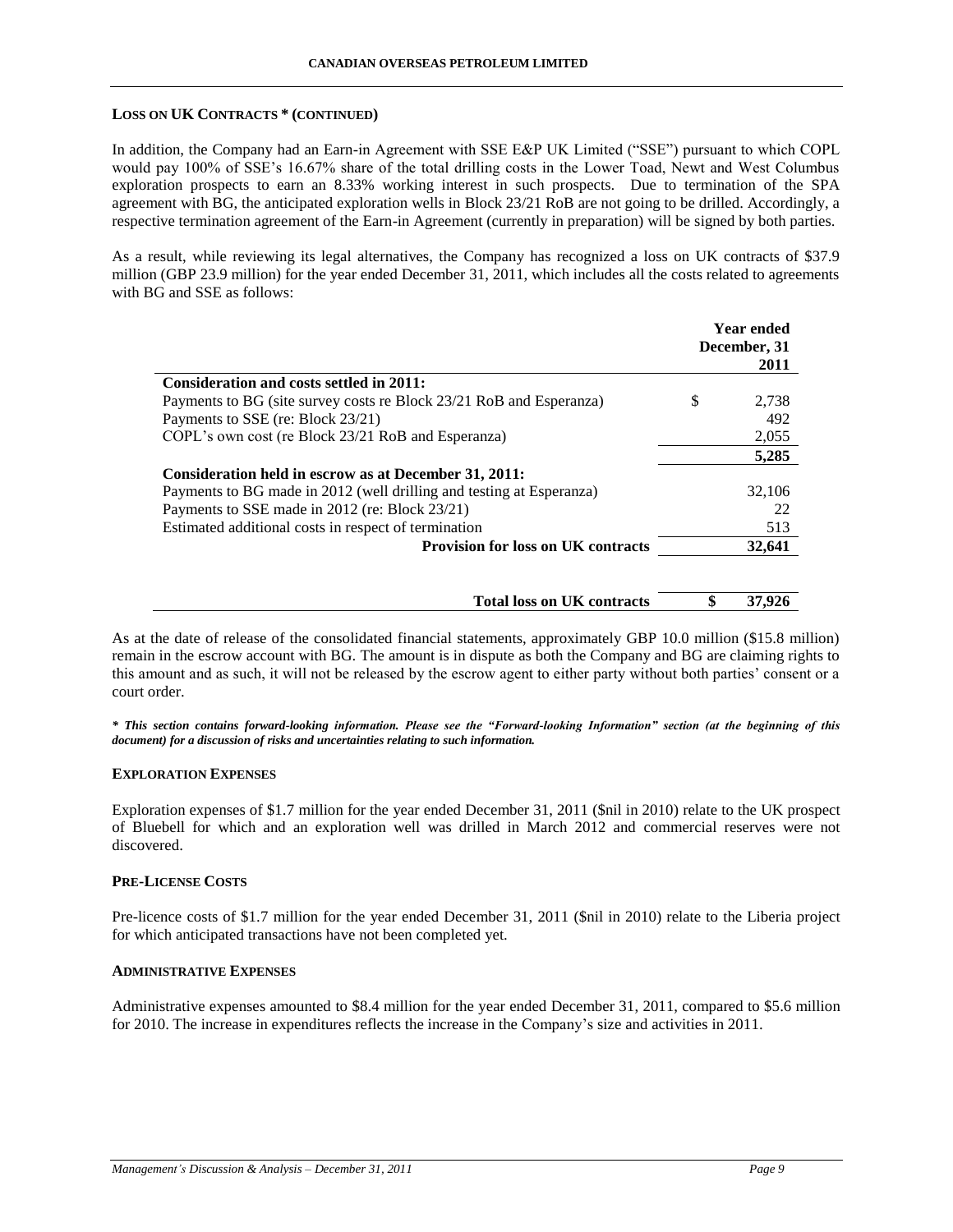#### **INTEREST INCOME AND FINANCING CHARGES\***

Interest income of \$0.6 million for the year ended December 31, 2011 related to interest earned on cash held at banks (mainly on funds from subscription receipts sold further to December 2010 public offering and kept in escrow until the release conditions were met). The interest income for the comparable period ended December 31, 2010, was nominal.

Interest and financing charges recognized in the consolidated statement of comprehensive loss of \$40,000 for the year ended December 31, 2011 related to financing fees charged by joint venture partners in the UK in the normal course of operations. For the year ending December 31, 2010, the \$0.5 million related entirely to the Bridge Loan in place at that time and included:

- \$87,000 of interest from January 1, 2010 to June 7, 2010, when the loan was repaid in full;
- \$167,000 of additional fees paid via issuance of the Company's shares (discussed further in the "Share Capital" section); and
- \$207,000 representing amortisation of the fair value of 300,000 (1,200,000 pre-consolidation) share purchase warrants issued to Endeavour in 2009 further to the Bridge Loan agreement.

*\* This section contains forward-looking information. Please see the "Forward-looking Information" section (at the beginning of this document) for a discussion of risks and uncertainties relating to such information.*

#### **STOCK-BASED COMPENSATION EXPENSE\***

The Company has a stock option plan where the number of common shares reserved under the plan shall not exceed 10% of issued and outstanding common shares and the number reserved for any one individual may not exceed 5% of the issued and outstanding shares. Exercise prices for stock options granted are determined by the closing market price on the day before the date of grant.

During 2011, the Company granted to its directors, officers, employees and consultants the following stock options, which vest immediately and expire in five years from date of grant:

- On February 23, 2011 12,415,000 stock options to acquire common shares at an exercise price of \$0.68. The related stock-based compensation expense of \$4.7 million has been recognized in the statement of comprehensive loss.
- On July 1, 2011 300,000 stock options to acquire common shares at an exercise price of \$0.46 per share. The related stock-based compensation expense of \$0.1 million has been recognized in the statement of comprehensive loss.

The fair value of each option granted is estimated on the date of grant using a Black-Scholes option pricing model (the assumptions used for the model are discussed in the notes accompanying the Company's audited consolidated financial statements as at and for the years ended December 31, 2011 and 2010). Stock-based compensation expense of \$4.8 million was recognized for the year ended December 31, 2011 (\$3.2 million December 31, 2010).

Further to the provisions of the Company's stock option plan, 72,500 stock options expired in 2010 and 242,500 stock options expired in 2011 as they were granted to consultants no longer providing services to the Company.

No stock options were exercised during the years ended December 31, 2011 and 2010.

*\* This section contains forward-looking information. Please see the "Forward-looking Information" section (at the beginning of this document) for a discussion of risks and uncertainties relating to such information.*

#### **FOREIGN EXCHANGE GAIN**

A foreign exchange gain of \$0.3 million was recognized for the year ended December 31, 2011 (compared to \$39,000 foreign exchange loss in 2010), and related mainly to gains on translation of cash and cash equivalents kept in currencies other than Canadian dollars.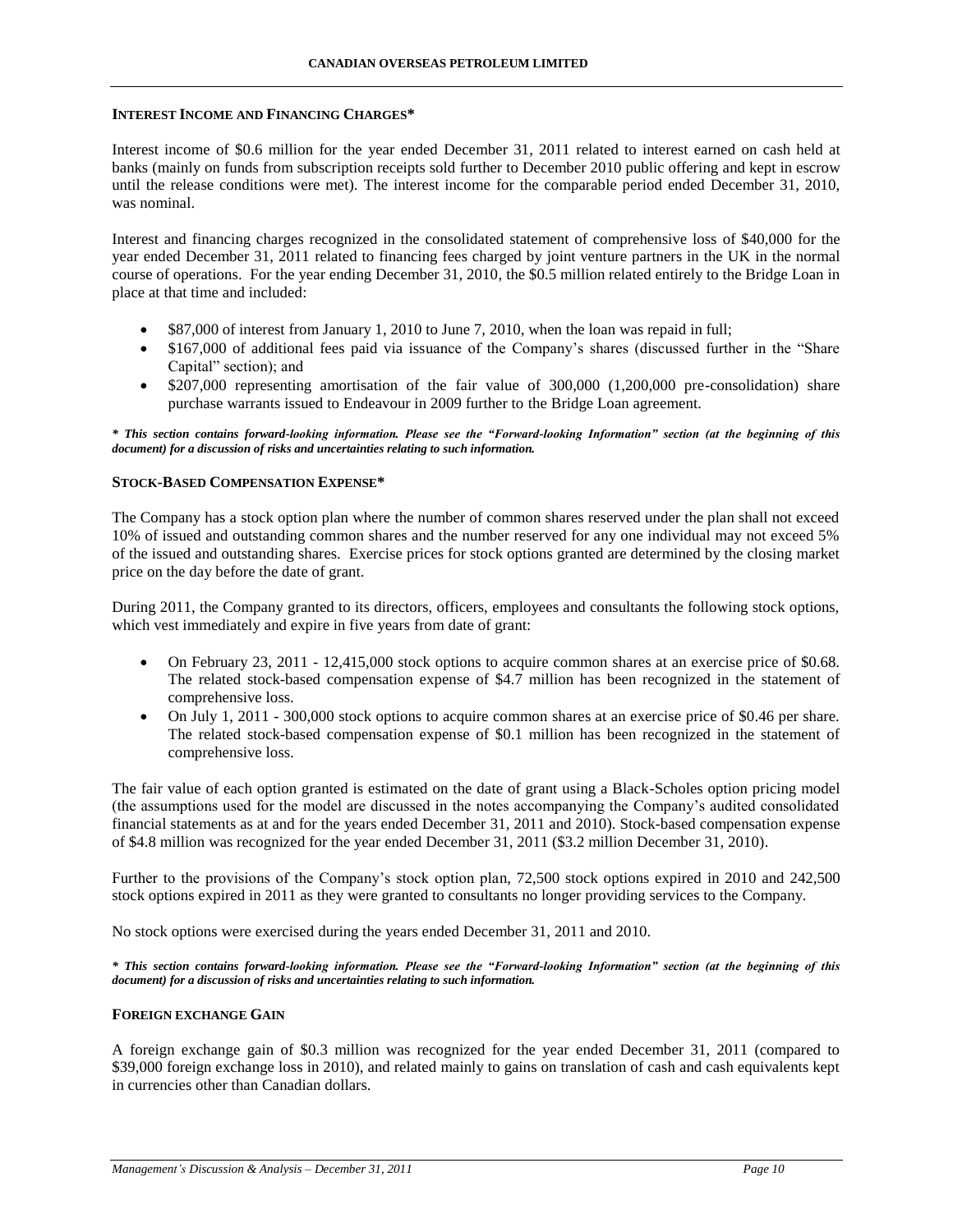#### **TRANSACTIONS WITH RELATED PARTIES**

## *a) Transactions with Directors and Officers*

Transactions with the Company's directors and officers in the form of consulting services occurred in the normal course of business and have been recorded at exchange amounts based on commercial rates and terms agreed to in the related consulting contracts. The expense, receivables and payables related to consulting services provided by directors and officers during the year ended December 31 are as follows:

| `onei<br>$\epsilon$ | . . | . |
|---------------------|-----|---|

As at December 31, 2011, accounts due from related parties amounted to \$19,000 (December 31, 2010 - \$22,000, January 1, 2010 - \$nil), which represented travel advances, with \$nil payable to related parties (December 31, 2010 - \$5,000; January 1, 2010 - \$nil) for outstanding travel expenses.

## *b) Remuneration of Directors and Other Key Management Personnel*

The key management personnel of the Company are comprised of executives of the Company and members of Canadian Overseas Petroleum Limited's Board of Directors. The remuneration of directors and key management personnel during the year ended December 31 are as follows:

|                             | 2011  | 2010  |
|-----------------------------|-------|-------|
| Short-term benefits         | 1.673 | 1,535 |
| Post-employment benefits    |       |       |
| Other long-term benefits    |       |       |
| Stock-based compensation    | 2,860 | 2,952 |
| <b>Termination benefits</b> |       |       |
|                             | 4.533 |       |

Short-term benefits include annual salaries, directors' fees and health and other taxable benefits. The 2010 balance includes also a portion of the consulting fees discussed in (a).

Stock-based compensation relates to stock options granted during the year and represent the fair value of options granted using a Black-Scholes option pricing model as at the date of grant (discussed in Note 8 to the Company's consolidated financial statements as at and for the year ended December 31, 2011).

## **FINANCIAL INSTRUMENTS\***

The Company's financial instruments consist of cash, short-term deposits, cash held in escrow, credit card and other deposits, loans, accounts receivable, as well as accounts payable and accrued liabilities. It is management's opinion that the Company is not currently exposed to significant interest and/or credit risks arising from these financial instruments and that the fair value of these financial instruments approximates their carrying value.

Should the SPA transaction with Peppercoast (discussed in the "Overview" section) fail to close, the long-term deposit for seismic data will become a receivable from Peppercoast and subject to credit risk at that time.

As the Company's current exploration activities are carried out in the UK, significant amounts are transacted in or referenced to currencies other than the Canadian dollar, including the British Pound and U.S. dollar. As a result, fluctuations in the exchange rates between the Canadian dollar, British Pound and U.S. dollar can have a significant effect on the Company's financial position and its reported results. To mitigate a portion of its exposure and to the extent it is feasible, the Company keeps its funds in currencies applicable to its known short-tem commitments. No assurance can be given that such management of risk exposure will offset and/or eliminate the foreign exchange fluctuations.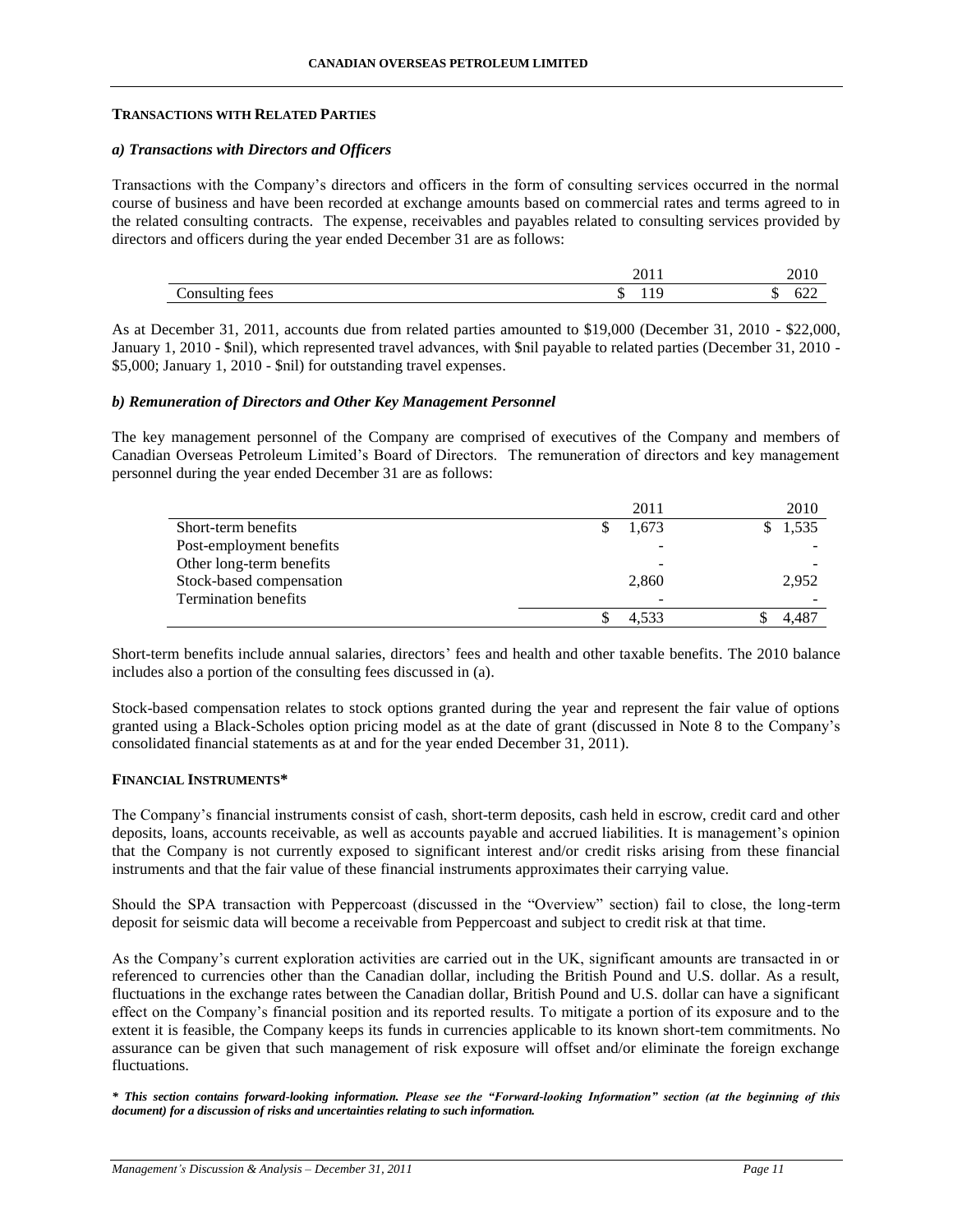## **SHARE CAPITAL**

The Company is authorized to issue an unlimited number of common and preferred shares.

As at December 31, 2011, there were 284,016,939 common shares issued and outstanding. The Company issued the following common shares during the year ended December 31, 2011:

- On February 22, 2011, a second release condition of the December 2010 public offering was met as the Company signed agreements in respect of North Sea prospects in Block 23/21 RoB and Block 22/15 (as defined in the prospectus). Accordingly, 182,000,000 Subscription Receipts were converted into 182,000,000 Common Shares and 91,000,000 Warrants, and funds of approximately \$85.3 million were released to the Company (\$91.0 million gross proceeds, net of the Agent's Fee and issue costs). In addition, 15,600,000 agent's warrants were issued, each warrant entitling the holder to purchase one Common Share of COPL for the period until December 1, 2013 at an exercise price of \$0.50. The fair value of Warrants issued during the first quarter of 2011 (including agent's warrants) was estimated at \$26.3 million using a Black-Scholes option pricing model (the assumptions used for the model are discussed in the notes accompanying the Company's condensed consolidated financial statements as at and for the three and nine months period ended September 30, 2011).
- 51,000 Common Shares were issued upon exercise of share purchase warrants which had an exercise price of \$0.65 per warrant.

As at December 31, 2011, the Company also had the following outstanding securities other than common shares:

- A total of 145,549,000 share purchase warrants issued and outstanding, each warrant carrying the right to acquire one common share; 129,949,000 warrants issued in relation to the December 2010 public offering, which have an exercise price of \$0.65 and an expiry date of December 1, 2013 and 15,600,000 agent's warrants issued in relation to the December 2010 public offering, which have an exercise price of \$0.50 and an expiry date of December 1, 2012.
- 22,065,000 stock options issued and outstanding to purchase common shares with an average exercise price of \$0.67 per share and a remaining contractual life of three to four years.

# **LIQUIDITY AND CAPITAL RESOURCES \***

As of December 31, 2011, the Company had working capital of approximately \$37.5 million, shareholders' equity of \$73.6 million and cash of \$71.9 million (including \$67.7 million of cash in escrow and restricted for particular UK projects).

For the year ended December 31, 2011, the Company's cash flows can be summarised as follows:

- cash obtained from financing activities amounted to approximately \$85.3 million and related to net funds received further to a second release condition of the Company's public offering closed in December 2010,
- cash spent in investing activities amounted to \$32.9 million and related mainly to exploration assets in UK and seismic data in respect of Liberia project and
- cash used in operating activities amounted to \$16.8 million and related mainly to administrative costs, exploration expenses, costs related to termination of contracts in the UK and pre-license costs related to the Liberia project.

Currently, the Company does not have material cash inflows and/or adequate financing to develop profitable operations. The Company is pursuing exploration projects that, if successful, will require substantial additional financing before they are able to generate positive cash flows. Accordingly, the Company's continued successful operations are dependent on its ability to obtain additional financing. No assurance can be provided that the Company will raise the required levels of financing.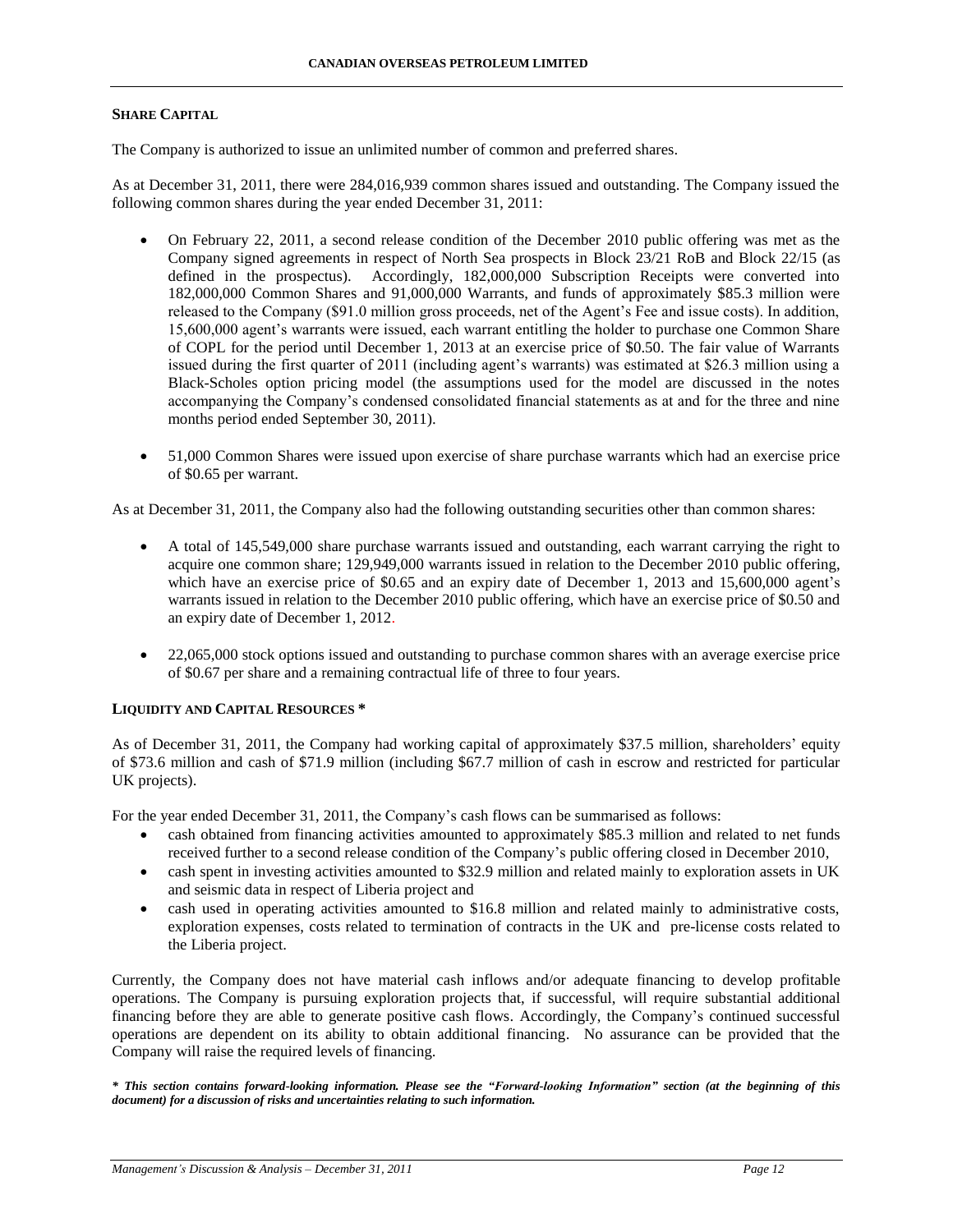#### **COMMITMENTS AND CONTRACTUAL OBLIGATIONS\***

As at December 31, 2011, the Company has the following commitments other than the obligations under UK contracts in dispute (as discussed in the "Loss on UK contracts" section):

| In $$000's$             | <b>Total</b> | Less than<br><b>One Year</b> | <b>One to Three</b><br><b>Years</b> | <b>Four to Five</b><br><b>Years</b> | <b>After Five</b><br>Years |
|-------------------------|--------------|------------------------------|-------------------------------------|-------------------------------------|----------------------------|
| UK drilling commitments | 7.900        | 7.900                        | $\overline{\phantom{0}}$            | $\overline{\phantom{a}}$            |                            |
| Office lease            | 4.232        | 535                          | 1.069                               | 1,069                               | 1,559                      |
|                         | 12.132       | 8.435                        | 1.069                               | 1.069                               | 1,559                      |

UK drilling commitments of \$7.9 million as at December 31, 2011 relate to an offshore exploration well, which was drilled, plugged and abandoned in March 2012.

The Company is committed under an operating lease agreement for the rental of office space in Calgary. The approximate lease payments total \$4.2 million and are payable over the next eight years.

On May 18, 2011 the Company (via its Bermuda subsidiary, COPL B) signed the SPA to acquire a 100% interest in Block LB-13 offshore Liberia from Peppercoast for a total sum of US\$85.0 million (approximately \$86.4 million) payable in cash (to a maximum of US\$50.0 million) and common shares of COPL. The transaction is expected to close in the second quarter of 2012, assuming certain conditions can be satisfied, including obtaining the consents of NOCAL and the Government of Liberia. Block LB-13 covers an area of approximately 2,400 square kilometres and is governed by a PSC for Block LB-13 with an eight year exploration license that commenced in May 2007 and is divided into three phases, the first phase being four years, the second phase two years and the third phase another two years. Subject to completion of the SPA with Peppercoast, the Company will be committed to drill a well within the second phase and an additional well within the third phase of the PSC.

On November 16, 2011 the Company signed an Asset Acquisition Agreement with ExxonMobil Exploration and Production Liberia Limited ("ExxonMobil"), a wholly owned subsidiary of the ExxonMobil Corporation, with respect to the onward sale of certain interests in Block LB-13 offshore Liberia (as discussed in the "Overview" section). Under the terms of the sale, which is subject to the approval of NOCAL and the Government of Liberia and to the satisfaction or waiver of other closing conditions, ExxonMobil will acquire a 70% interest in the PSC governing Block LB-13 immediately following COPL B's acquisition of a 100% interest from Peppercoast. In return, ExxonMobil will pay COPL B US\$55.0 million (approximately \$55.9 million) and pay COPL B's portion of the first well to be drilled on Block LB-13 to a maximum of US\$36.0 million. If less than US\$36.0 million is spent on COPL B's proportionate cost for the first well, the balance will be applied towards COPL B's costs of a second well if drilled. Additionally, ExxonMobil will pay COPL B's share of joint venture costs estimated at approximately US\$6.0 million up to the completion of the first well. COPL B's equity interest in the PSC (Block) will be 30% upon closing and ExxonMobil will be the PSC's (Block's) designated operator.

Currently, the Company does not have material cash inflows and/or adequate financing to develop profitable operations. The Company is pursuing exploration projects and contracts that, if successful, will require substantial additional financing before they are able to generate positive cash flows. Accordingly, the Company's continued successful operations are dependent on its ability to obtain additional financing. No assurance can be provided that the Company will raise the required levels of financing.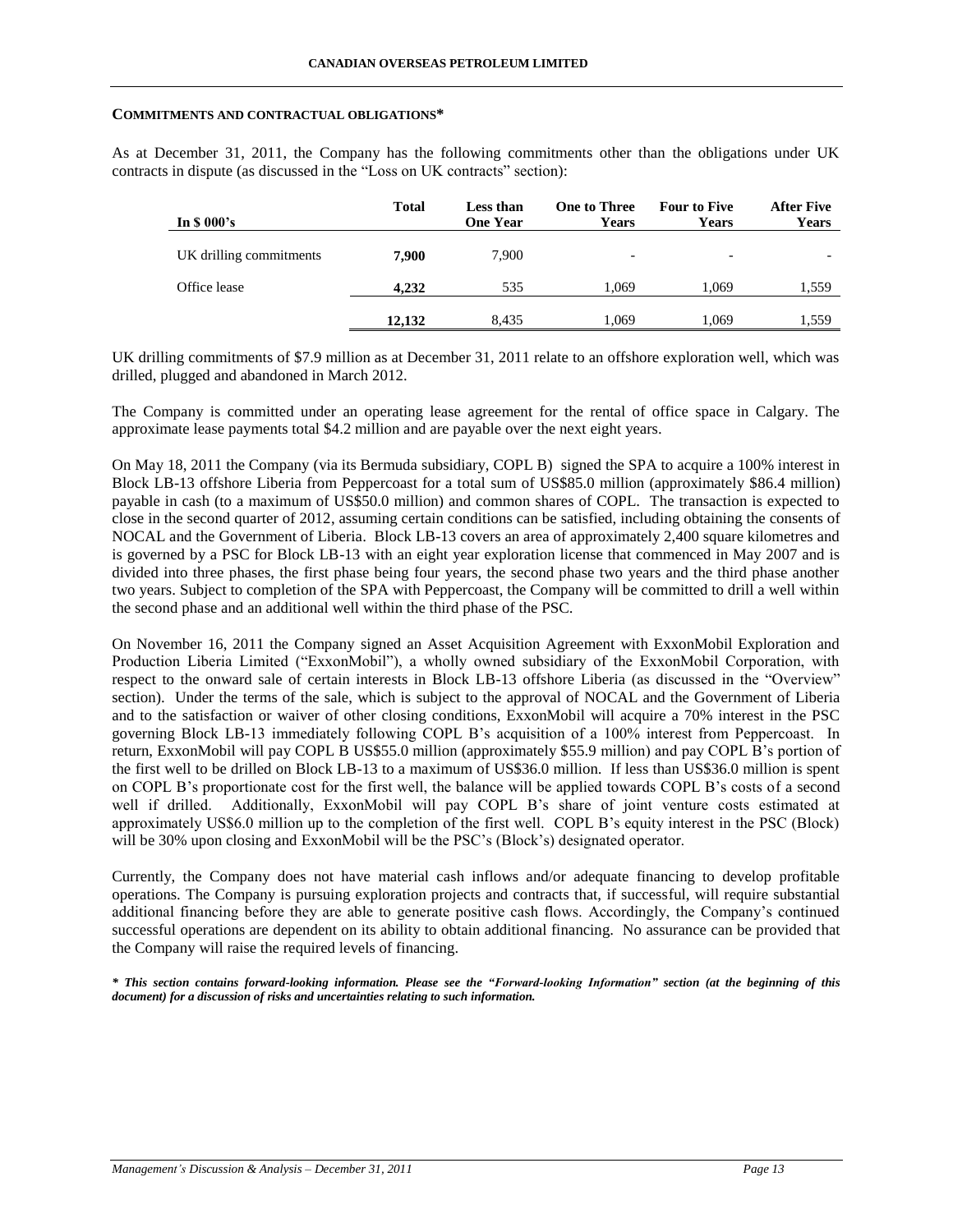# **SELECTED QUARTERLY INFORMATION**

Eight Most Recent Quarters:

| (S 000's)                           | <b>December 31, 2011</b> | September 30, 2011 | June 30, 2011 | <b>March 31, 2011</b> |
|-------------------------------------|--------------------------|--------------------|---------------|-----------------------|
| Revenue                             | 159                      | 125                | l 18          | 380                   |
| Loss                                | (42.097)                 | (2.208)            | (2.224)       | (6.899)               |
| Loss per share - basic $\&$ diluted | (0.15)                   | (0.01)             | (0.01)        | (0.04)                |

| (S 000's)                           | <b>December 31, 2010</b> | <b>September 30, 2010</b> | <b>June 30, 2010</b> | <b>March 31, 2010</b> |
|-------------------------------------|--------------------------|---------------------------|----------------------|-----------------------|
| Revenue                             |                          |                           | -                    |                       |
| Loss                                | (4.492)                  | 1.148                     | 1.973)               | 1,707                 |
| Loss per share - basic $\&$ diluted | (0.07)                   | (0.05)                    | (0.10)               | (0.10)                |

The 2011 quarterly losses represent mainly the Company's administrative and pre-license costs. In addition, the fourth quarter of 2011 includes loss on UK contracts of \$37.9 million and exploration costs of \$1.7 million. The first quarter of 2011 includes also a stock- based compensation expense of \$4.8 million.

The 2010 quarterly losses represent mainly the Company's administrative expenses, with the fourth quarter including also a stock- based compensation expense of \$3.2 million.

## **ACCOUNTING PRONOUNCEMENTS**

#### **ADOPTING OF INTERNATIONAL FINANCIAL REPORTING STANDARDS (IFRS)**

The Company has prepared its December 31, 2011, condensed consolidated financial statements ("consolidated financial statements") in accordance with IFRS 1, "First-time Adoption of International Financial Reporting Standards" and with IAS 34, "Interim Financial Statements". Previously, the Company prepared its interim and annual consolidated financial statements in accordance with GAAP applicable for Canada. The adoption of IFRS did not have a material impact on the Company's operations, strategic decisions and/or capital expenditures.

IFRS 1 requires the presentation of comparative information as at January 1, 2010 under IFRS and reconciliation between IFRS and the previous GAAP results. Due to the Company's:

- limited operations in 2009 and 2010;
- lack of assets (other than office equipment assets and cash) as at January 1, 2010 and December 31, 2010; and
- election to apply exemptions available under IFRS 1 in respect of IFRS 3, "Business Combination" and IFRS 2, "Share-based Payment",

the implementation of IFRS did not trigger any adjustments to the Company's financial position, equity, comprehensive loss and results of operations for any of the periods presented.

The Company's IFRS accounting policies are provided in Note 3 of the consolidated financial statements as at and for the years ended December 31, 2011 and 2010. Due to the Company's limited operations, there are no material changes in accounting policies used by the Company under IFRS as compared to previous GAAP, other than adoption of new IFRS policies applicable to the Company's growing operations. The accounting pronouncements, which the Company was required to adopt as of January 1, 2011, have been adopted as part of the transition to IFRS.

# **FUTURE ACCOUNTING CHANGES**

As of January 1, 2013, the Company will be required to adopt IFRS 9, "Financial Instruments" which will replace IAS 39, "Financial Instruments: Recognition and Measurement" and will provide for a classification model of financial assets and liabilities with two categories: amortized costs and fair value. Currently, the Company does not expect the adoption of IFRS 9 to have a material impact on the Company's consolidated financial statements.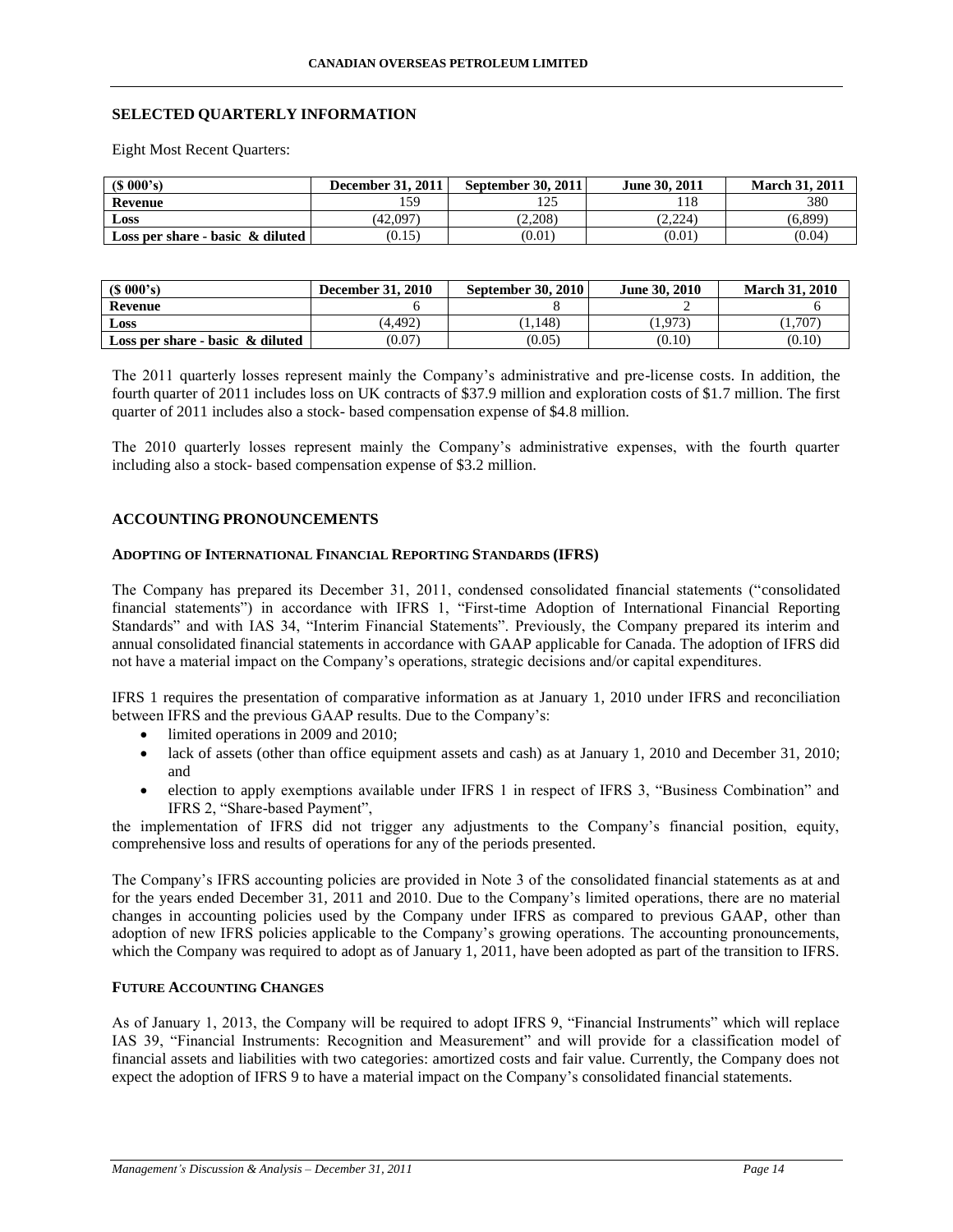## **FUTURE ACCOUNTING CHANGES (CONTINUED)**

In May, 2011 the IASB issued the following standards: IFRS 10, "Consolidated Financial Statements", IFRS 11, "Joint Arrangements", IFRS 12, "Disclosure of Interest in Other Entities", IFRS 13, "Fair Value Measurement", and amended IAS 27, "Separate Financial Statements" and IAS 29, "Investments in Associates and Joint Ventures". These standards and amendments have not yet been adopted by the Company and are effective January 1, 2013 with early adoption permitted. The Company does not expect the adoption of these standards and amendments to have a material impact on the Company's consolidated financial statements.

## **CRITICAL ACCOUNTING ESTIMATES**

Management is required to make judgements, assumptions and estimates in applying the Company's accounting policies and practices, which may have a significant impact on the financial results reported by the Company. The amounts recorded in respect of stock options and share purchase warrants granted are based on the Company's estimation of their fair value, calculated using assumptions regarding the life of the option/warrant, interest rates and volatility. By their nature, these estimates and assumptions are subject to uncertainty, and the actual fair value of option/warrant may differ at any time.